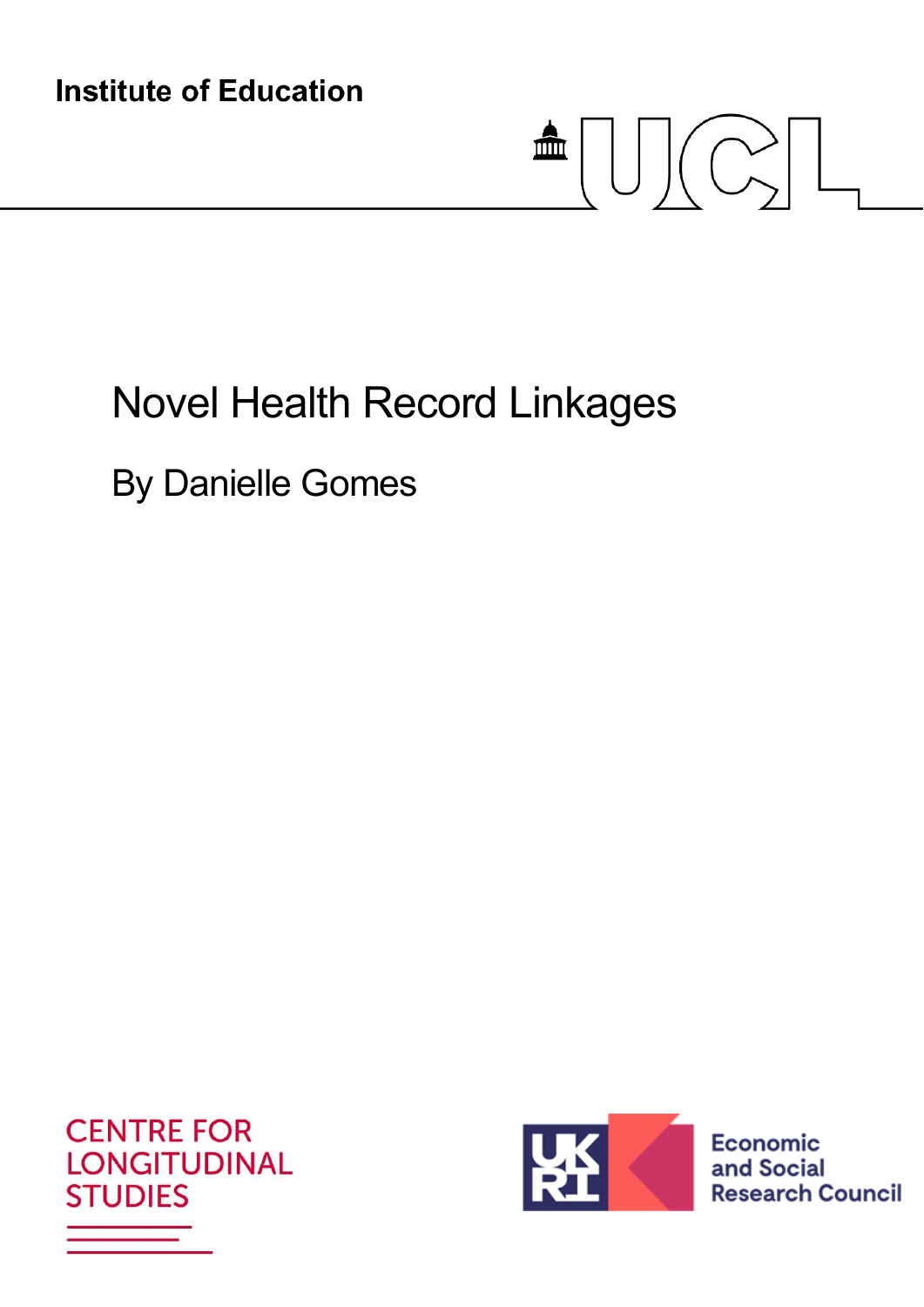# **Summary**

- This review scopes health-related data sets at the national/country-level, in order to inform future recommendations for additional health record linkages in the CLS cohorts. It includes health data that are not already subject to linkage applications within CLS. It covers England, Scotland and Wales. Given the difficulties in orchestrating linkages from data held by multiple local authorities into national studies, it considers only linkages to national registers.
- It documents a wide range of data sets covering specific conditions, including cancers (screening, diagnosis, treatment), diabetes, mental health, as well as other types of health-related data such as Child Measurement and Community Services. For each data source it provides information on population coverage, data available, years covered and how to access the data.
- The data in England can be accessed via NHS-Digital or Public Health England; in Wales it can be accessed via the Secure Anonymised Information Linkage (SAIL); and in Scotland, it can be accessed via The Electronic Data Research and Innovation Service (eDRIS).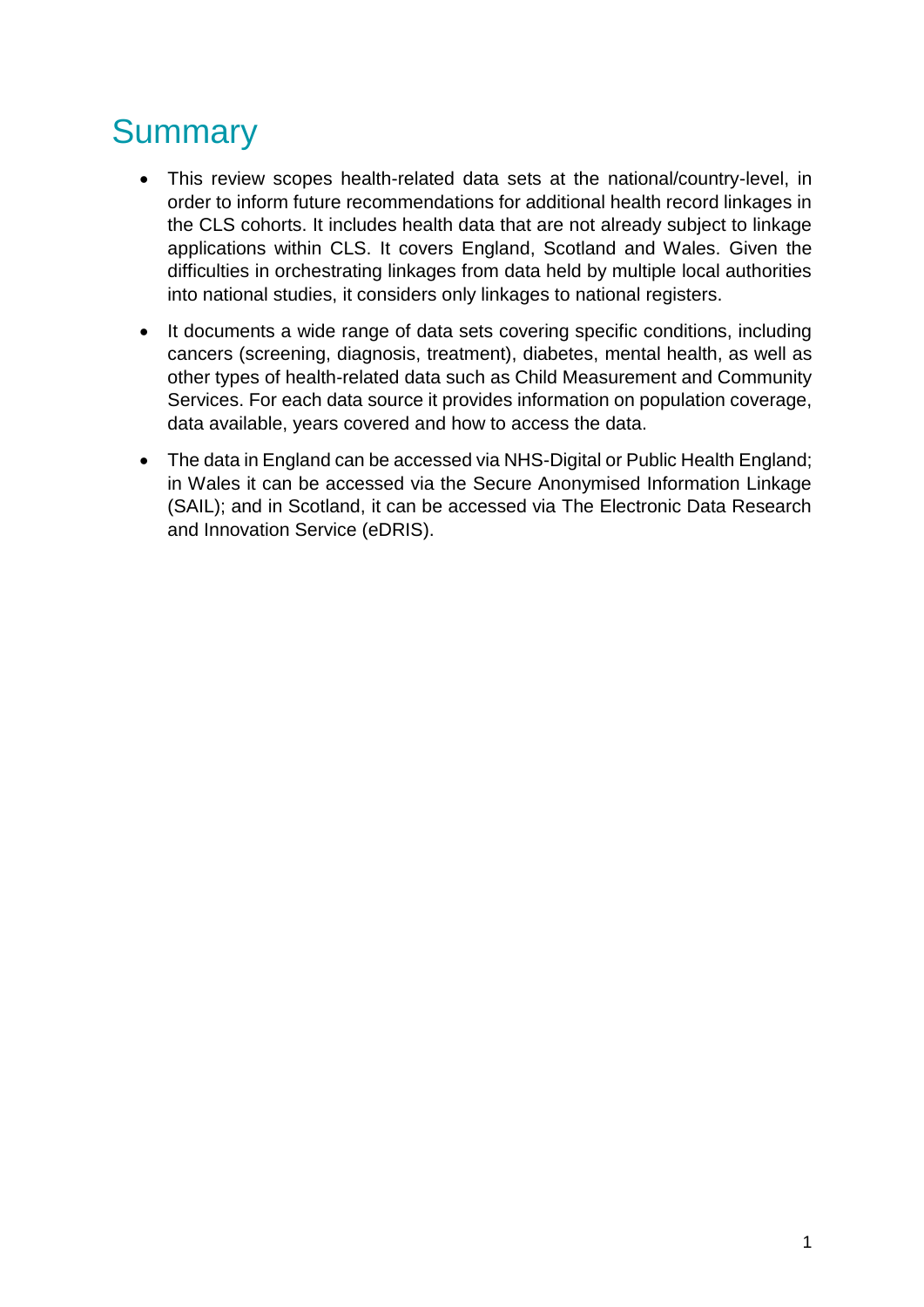# **Contents**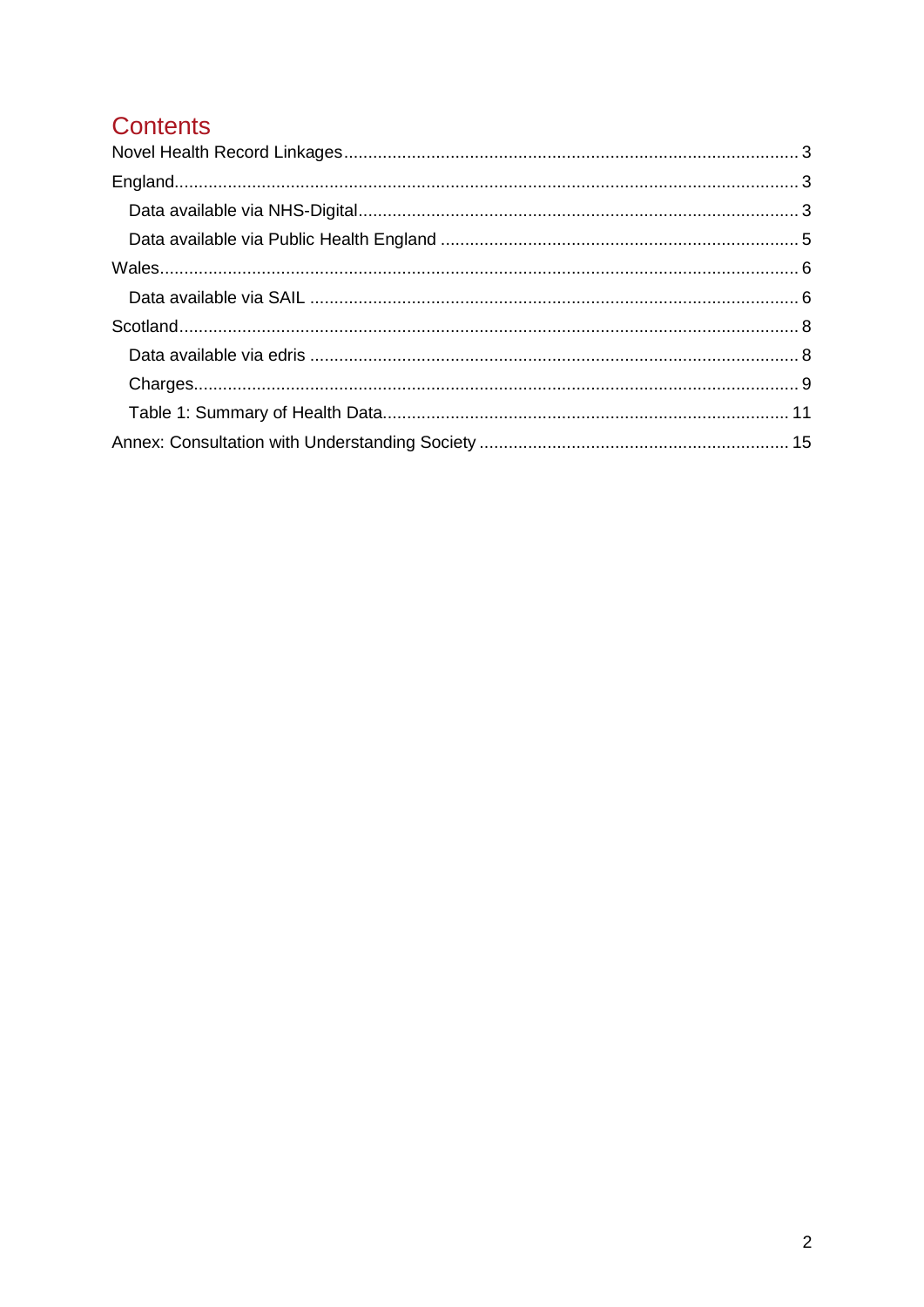# <span id="page-3-0"></span>Novel Health Record Linkages

# <span id="page-3-1"></span>England

In England, we have scoped the possibility of linking and accessing a wide range of novel health data provided by Public Health England and NHS Digital. PHE is an operationally autonomous executive agency of the Department of Health. Data owned by PHE is made available for research via the Office for Data Release (ODR) which is the body responsible for providing a common governance framework for responding to requests to access PHE data for secondary purposes. NHS-Digital is responsible for collecting and publishing data and information across the health and social care system in England and makes data available via the Data Access Request Service (DARS) online. Some PHE data may be accessible via the NHS-Digital –DARS platform.

We have listed here datasets available from NHS-Digital or PHE that are not already subject to linkage applications within CLS. The latter include Hospital Episode Statistics and mortality data. We note that a summary of all data sets is provided in Table 1.

#### <span id="page-3-2"></span>Data available via NHS-Digital

#### **Mental Health Services Data Set (MHSDS)**

The MHSDS is a patient level, output based, secondary uses data set, which delivers robust, comprehensive, nationally consistent and comparable person-based information for people in contact with Mental Health Services. As a secondary uses data set it intends to re-use clinical and operational data for purposes other than direct patient care. The MHSDS is unique in its coverage, because it covers not only services provided in hospitals, but also in outpatient clinics and in the community, where the majority of people in contact with these services are treated.

**Population coverage –** children, young people and adults who are in contact with Mental Health Services.

**Data included -** MHSDS brings together key information from Adult and Children's mental health, learning disabilities or autism spectrum disorder, CYP-IAPT and early intervention care pathway that has been captured on clinical systems as part of patient care.

#### **Years covered –** 2016/17 onwards

Note that for the years 2006/07- 2015/16, data are available in the Mental Health Minimum Data Set- (MHMDS), subsequently renamed the Mental Health and Learning Disabilities Data Set (MHLDS) following an expansion in scope on the 1st September 2014 to include people in contact with learning disabilities and autism spectrum disorder services. The **MHSDS** dataset replaced the MHLDS and provides the most up to date information available about care given to users of NHS funded secondary mental health, learning disability and autism services for all ages in England.

#### **Maternity Services Data Set**

The Maternity Services Data Set (MSDS) is a patient-level 'secondary uses' data set that reuses clinical and operational data for purposes other than direct patient care, such as commissioning and clinical audit. It captures key information at each stage of the maternity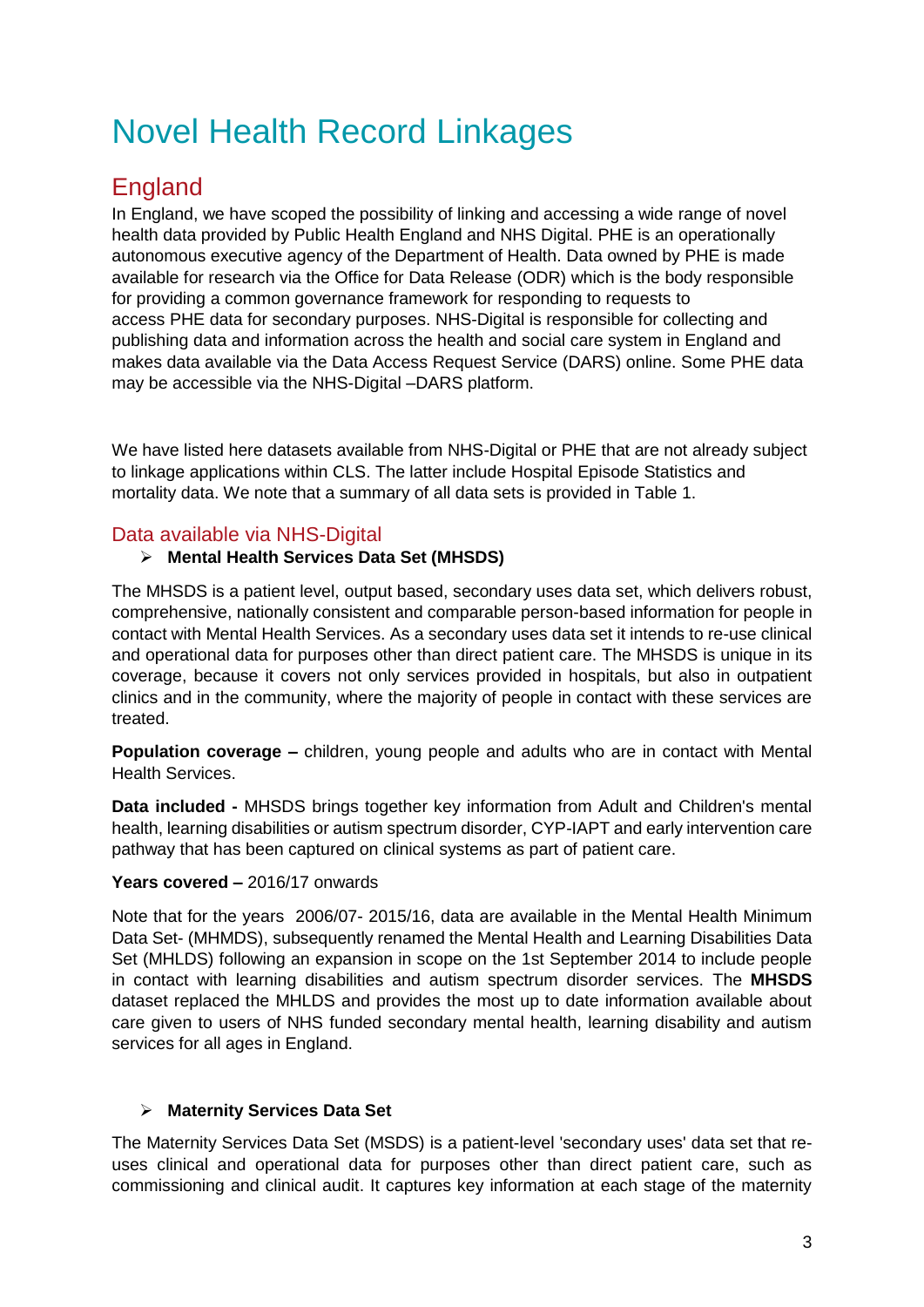service care pathway in NHS-funded maternity services, including those provided by GP practices and hospitals.

**Population coverage –** mothers at each stage of the maternity service care pathway and babies' demographics and birth details.

**Data included -** The data include mother's demographics, booking appointment details (includes things like expected delivery date, previous pregnancies and outcomes, substance use status, cigarettes per day, alcohol units, mental health prediction and detection indicator, weight, height etc), complicating medical diagnosis at booking, previous complicating obstetric diagnoses at booking, family history diagnosis at booking, ultrasound scan (offered at booking and performed between 10 weeks and 13 weeks but can be undertaken at any time during pregnancy), mother's screening tests (e.g. ABO blood group and rhesus, rubella susceptibility, hepatitis B screening, Downs Syndrome, fetal anomaly, STIs, HIV etc), maternity care plan, medical and obstetric diagnoses admissions and re-admissions, , medical induction method, labour and delivery, pain relief and anaesthesia type in labour and delivery, maternal critical incident, genital tract trauma, fetus outcome, baby's demographics and birth details, baby complications at birth, neonatal resuscitation, neonatal critical care, diagnoses and screening tests (e.g. physical screening examination, hearing), mother's postpartum discharge from maternity services.

**Years covered-** 2015/16 onwards

#### **National Diabetes Audit dataset**

The main National Diabetes Audit, known as the Core Audit, collects information from general practices and specialist diabetes out-patient services to look at whether people with diabetes are receiving their annual care checks, are achieving their treatment targets and looks at their health outcomes along with whether they have been offered and attended structured education.

**Population coverage** – people diagnosed with diabetes in GP practices and out-patient services

**Data included**- The data includes information on diabetes diagnosis and treatment, structured education offered, blood pressure, BMI and cholesterol readings.

**Years covered-** 2003/04 onwards

#### **National Child Measurement Program**

The National Child Measurement Programme (NCMP) measures the height and weight of children to assess overweight and obesity levels in children within primary schools.

**Population coverage –** children in Reception class (aged 4 to 5) and year 6 (aged 10 to 11).

**Data included-** The data includes information on pupil's height, weight and body mass index scores.

**Years covered –** 2006/07-2017/18 (latest available)

#### **Community Services Dataset**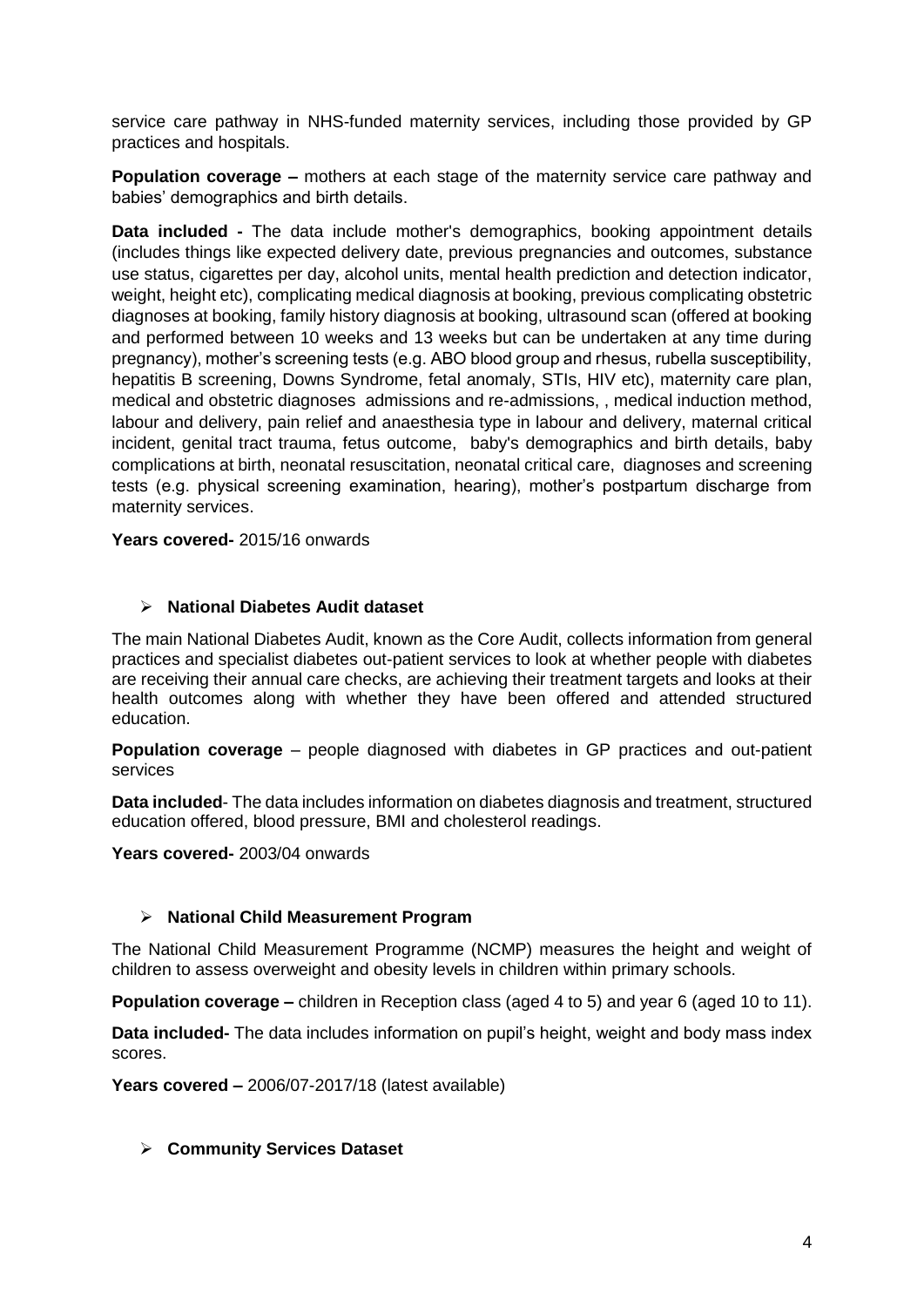The CSDS is a patient-level data set providing information relating to publicly funded community services for children, young people and adults. These services can include health centres, schools, mental health trusts, and health visiting services. The CSDS is an update to the Children and Young People's Health Services (CYPHS) data set standard. The CYPHS data set collected data for all patients aged 0 up until their nineteenth birthday.

**Population coverage –** people of all ages in receipt of publicly funded Community Services.

**Data included-** Personal and demographic information, social and personal circumstances, breastfeeding and nutrition, diagnoses including long-term conditions and disabilities, care events plus screening activities and scored assessments.

**Years covered**- CYPHS from 2015-2017; from 2017 onwards CSDS replaced CYPHS.

#### <span id="page-5-0"></span>Data available via Public Health England

#### **Cancer registration**

National Cancer Registration and Analysis Service (NCRAS) is run by Public Health England. It is responsible for cancer registration in England to support cancer epidemiology, public health, service monitoring, and research. Cancer registration is the systematic collection of data about cancer and tumour diseases. It brings together data from more than 500 local and regional data sets to build a picture of an individual's treatment from diagnosis.

**Population coverage –** cancer registrations in England.

**Data included** -Data on the patient, their diagnosis, tumour characteristics and details of the care and treatment received.

**Years covered-** 1985 onwards

#### **Systemic Anti-Cancer Therapy Data set (SACT)**

The Systemic Anti-Cancer Therapy data set collects clinical information on patients receiving cancer chemotherapy in or funded by the NHS in England. SACT covers chemotherapy treatment for all solid tumour and haematological malignancies and those in clinical trials.

**Population coverage –** all cancer patients, both adult and paediatric, in acute inpatient, day case, outpatient settings and delivery in the community.

**Data included-** Information on all drug treatments with an anti-cancer effect, in all treatment settings, including traditional cytotoxic chemotherapy and all newer agents.

**Years covered-** 2012 onwards

#### **Radiotherapy Data Set (RTDS)**

The Radiotherapy Data Set (RTDS) collates data from all NHS Acute Trust providers of radiotherapy services in England to provide consistent and comparable data on radiotherapy services in England.

**Population coverage –** every patient receiving teletherapy or brachytherapy.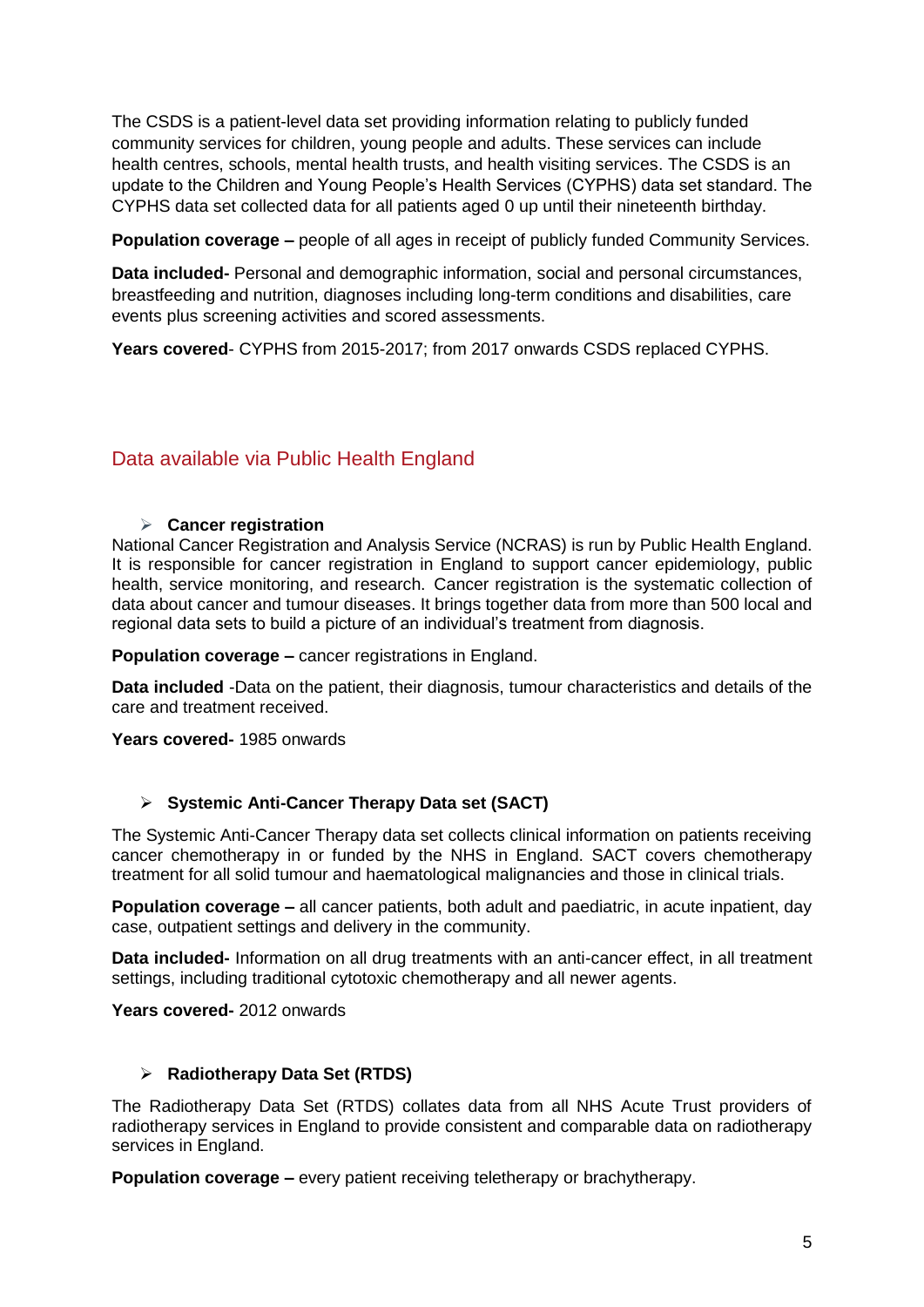**Data included-** Information on all radiotherapy of the following types: • Teletherapy • Brachytherapy given using automated remote after loading machines. All other brachytherapy given for the treatment of malignant disease delivered in England to patients in NHS facilities, or in private facilities where delivery is funded by the NHS.

**Years covered-** 2009 onwards

#### **National Prostate Cancer Audit**

The aim of the National Prostate Cancer Audit (NPCA) is to assess the process and outcomes of prostate cancer care provided by the NHS in England and Wales.

**Population coverage –** all men with newly diagnosed prostate cancer.

**Data included-** Information on the characteristics of all men with newly diagnosed prostate cancer, how their cancer was detected, and the referral pathway • The crucial steps in the diagnostic and staging process • The planning of initial treatment • Initial treatments • Initial health outcomes. In addition, the NPCA collects patient-reported experience and outcome measures in the men included in the audit who underwent a radical treatment one year after diagnosis.

**Years covered-** 2014 onwards

**GUMCAD** (Genitourinary Medicine Clinic Activity Dataset)

The GUMCAD is the mandatory surveillance system for sexually transmitted infections (STIs) in England the new name for the Genitourinary Medicine Clinic Activity Dataset (GUMCAD).It is a mandatory reporting system providing data on sexual health services and STI diagnoses from all commissioned Level 3 and Level 2 sexual health services in England. Note, it is not currently available for research.

#### <span id="page-6-0"></span>**Wales**

In Wales, health data can be accessed via the Secure Anonymised Information Linkage (SAIL). SAIL databank is a Wales-wide research resource that receives core funding from the Welsh Government and Care Research Wales, and provides data linkage services and secure remote access to linkable anonymised datasets.

#### <span id="page-6-1"></span>Data available via SAIL

We have listed here datasets available from SAIL that are not already subject to linkage applications within CLS. The latter include child health (including immunisations), Emergency Department, Patient Episode Database, Primary Care General Practice, Welsh Data Service (WDS),

#### **Welsh Cancer Intelligence and Surveillance Unit (WCISU) –**

The Welsh Cancer Intelligence & Surveillance Unit (WCISU) is the National Cancer Registry for Wales and its primary role is to record, store and report on all incidence of cancer in Wales.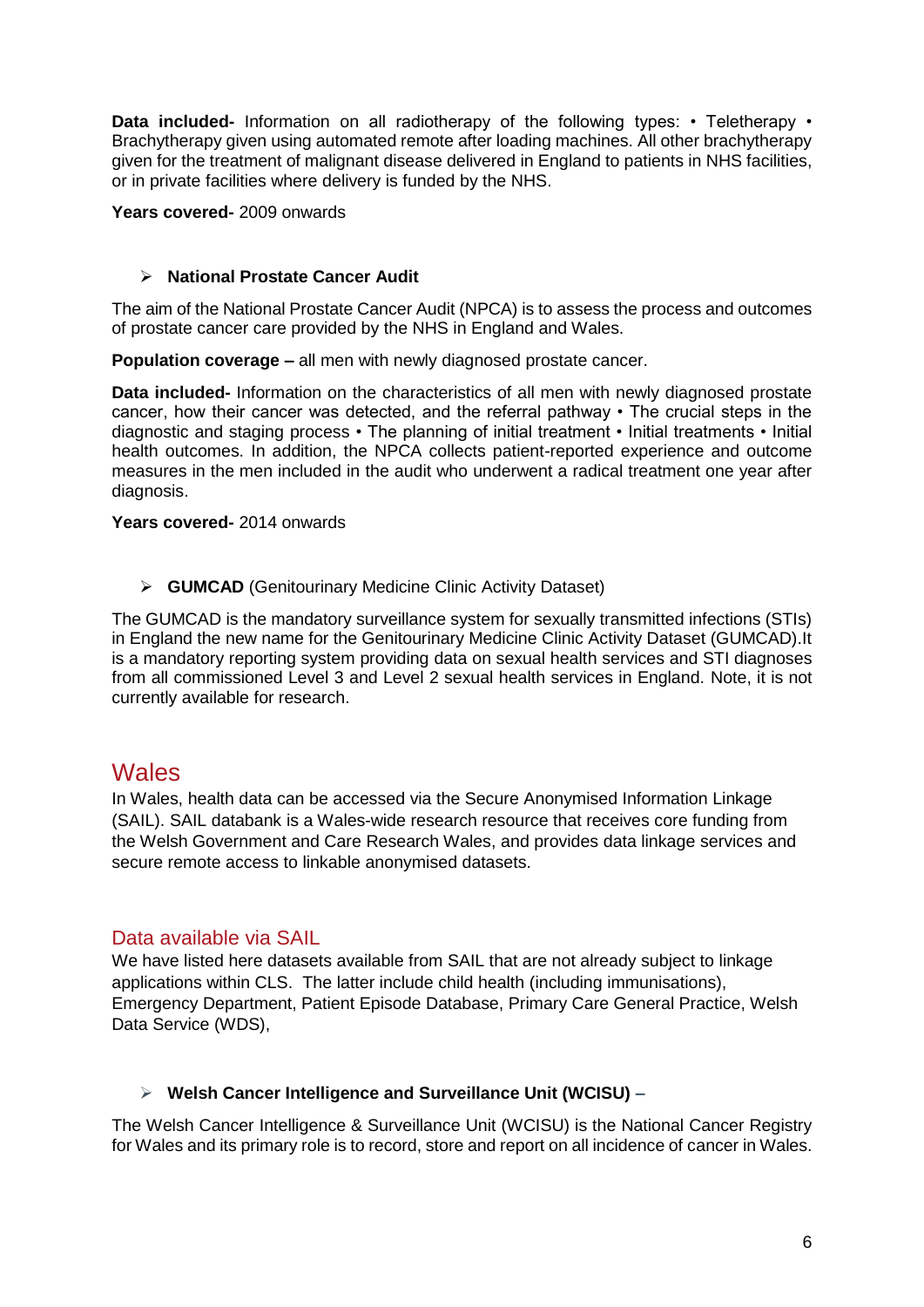**Population coverage –** all incidences of cancer for the resident population of Wales wherever they are treated.

**Data included-** Occurrences of cancer in Welsh residents via direct or indirect submissions from Welsh Hospitals.

**Years covered-** 1972 onwards

#### **National Child Community Child Health Database (NCCHDS) –**

Each health board in Wales has a Child Health System database which is managed locally and held by NHS trusts and used by them to administer child immunisation and health surveillance programmes. The records are collated from each of the local databases each quarter to create the NCCHD.

**Population coverage –** all children born, resident or treated in Wales.

**Data included-** Details relating to maternal and child health related indicators such as births, immunisation screening and safeguarding of children.

**Years covered-** 1987 onwards

#### **Congenital Anomaly Register and information Service (CARIS)** –

CARIS is a programme which sits within the [Health Intelligence Division](http://www.wales.nhs.uk/sitesplus/888/page/85545/) of Public Health Wales.

**Population coverage –** any foetus or baby who has or is suspected of having a congenital anomaly and whose mother is normally resident in Wales at time of birth.

**Data included-** Data on congenital anomalies, including miscarriages. It includes babies in whom anomalies are diagnosed at any time from conception to the end of the first year of life. Categories of anomalies include blood disorders, central nervous system, chromosomal, congenital cardiac, disorders of sex development, ear anomalies & hearing loss, cleft lip & palate, infections, metabolic & endocrine, muscoskeletal system, and respiratory system.

**Years covered-** 1998- 2017

#### **Bowel Screening Wales**

Administrative and clinical information for bowel screening.

**Population coverage –** offered to men and women resident in Wales aged between 60 and 74 years old

**Data included-** Invitation and screening test records for eligible individuals.

**Years covered-** 2008 onwards

#### **Breast Test Wales**

Administrative and clinical information for breast screening. Older women can self-refer.

**Population coverage –** offered to women resident in Wales aged 50 to 70 years.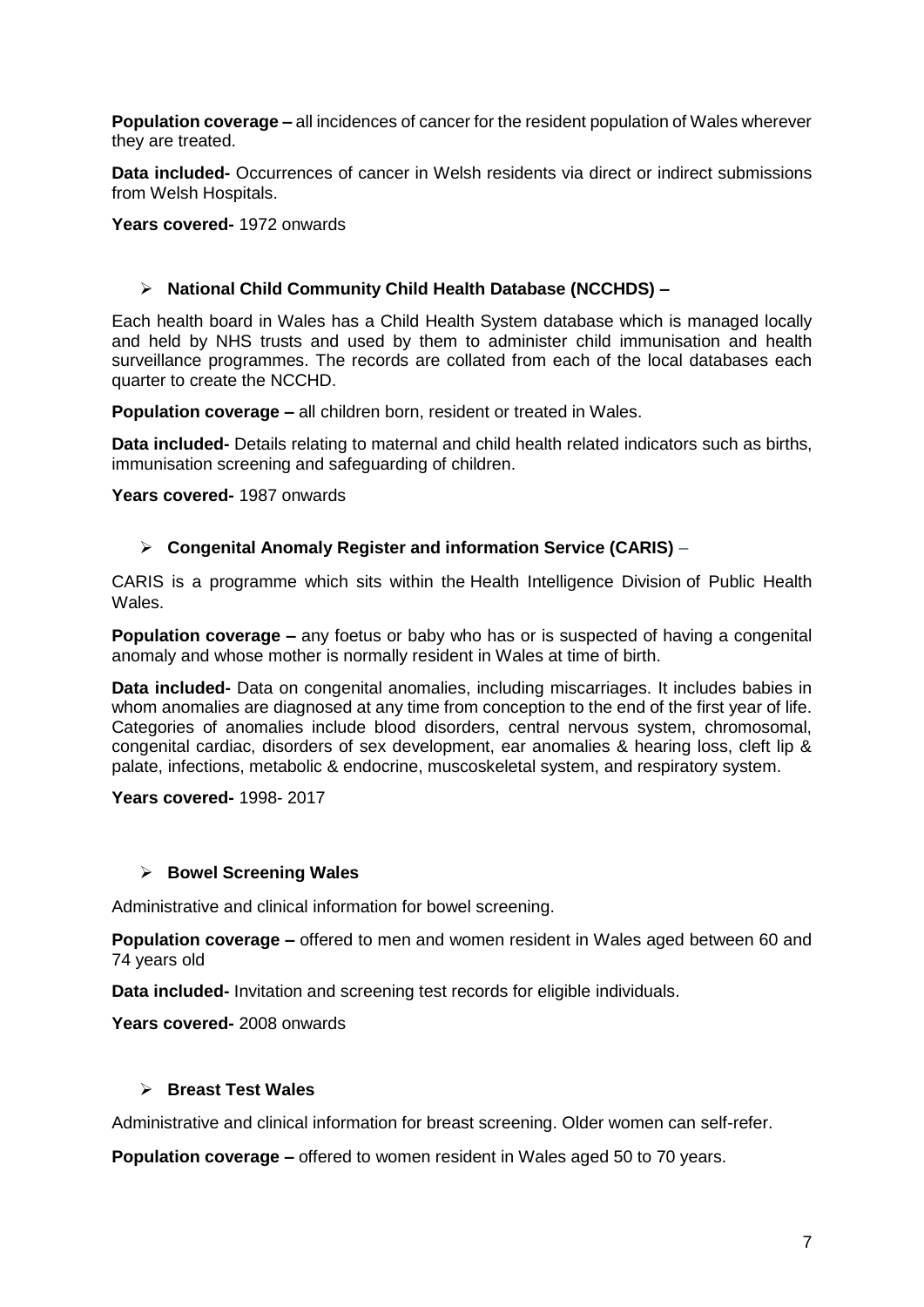**Data included-** Assessment and screening test records for individuals who are eligible for breast screening: routine invitations, self-referrals and family history screening women.

**Years covered-** 1989- onwards

#### **Cervical Screening Wales**

Administrative and clinical information for cervical screening. This dataset contains all individuals who are eligible and invited for cervical screening.

**Population coverage –** offered to women resident in Wales aged between 20 and 64 years old.

**Data included-** Invitation, screening tests and assessment records.

**Years covered-** 1990 onwards for invitation and screening test records. Assessment data available from 2011.

## <span id="page-8-0"></span>**Scotland**

In Scotland, health data can be accessed via The Electronic Data Research and Innovation Service (eDRIS). eDRIS is part of Information Services Division (ISD) and provides a single point of contact to assist in the completion of applications to the Public Benefit and Privacy Panel and assist researchers in study design, approvals and data access in a secure environment.

We have listed here datasets available from eDRIS that are not already subject to linkage applications within CLS. The latter include outpatient attendance; general / acute inpatient and day case; maternity inpatients/day cases; Scottish birth record/neonatal records; Scottish Immunisation and Recall System; Prescribing Information System; and Child Health Review

#### <span id="page-8-1"></span>Data available via edris

#### **Scottish Bowel Screening Programme (SBoSP) dataset-**

The SBoSP commenced in June 2007. The dataset is derived from two sources, BoSS information and Health Board information.

**Population coverage –** all eligible participants in the SBoSP i.e. 50-74 year olds invited to take part.

**Data included-** BoSS is the Bowel Screening IT System. This system is hosted by Atos and contains non-clinical information relating to the invites and test results of kits sent to the Scottish Bowel Screening Centre in Dundee. The Health Board information files contain clinical data.

**Years covered-** The SBoSP commenced a phased roll out in 2007 with all health boards participating by December 2009.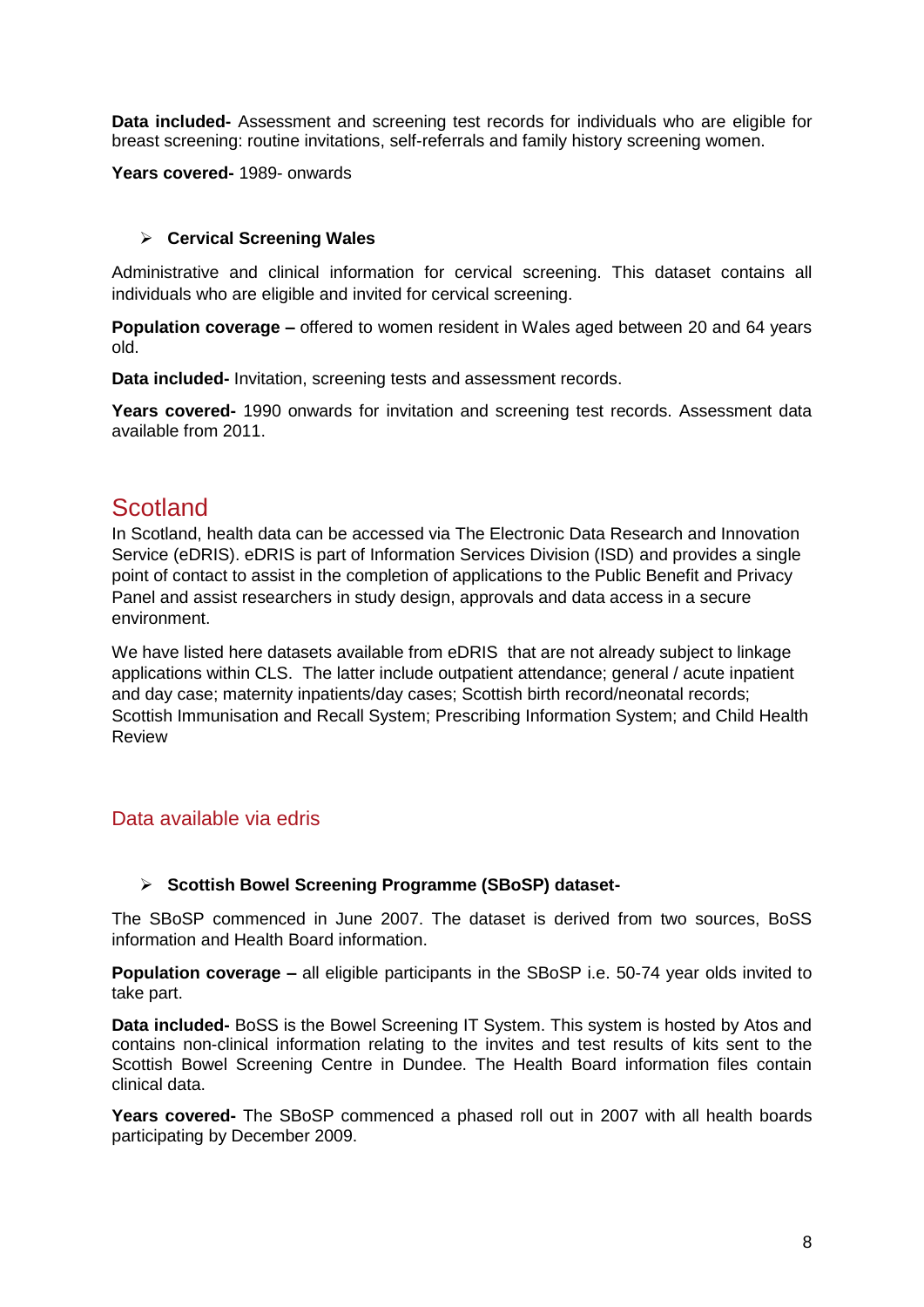#### **Scottish Breast Screening System (SBSS) –**

Data is collected by the 6 screening centres in Scotland using the breast screening system. The system is maintained by an external supplier on behalf of National Services Division (NSD) who manage the programme. The UK National Health Service Breast Screening Programme (NHSBSP) was introduced in 1988.

**Population coverage –** women in Scotland aged 50-64 years until 2003-04 since when the age range was extended to include women up to the age of 70 years.

**Data included-** The Scottish Breast Screening Programme (SBSP) Information System maintains an extensive data set holding information relating to each step as a woman moves through her screening episode. This includes mammographic images performed & exposure details, comprehensive radiological, diagnostic and treatment information including areas such as: pathology characteristics of screen detected lesions such as morphological type, grade, size, nodal involvement & disease extent. Cytology specimen type and localisation technique, type of surgical procedure, localisation techniques, lymph node procedures & details of other forms of treatment.

#### **Years covered-** 1990 onwards

#### **Smoking Cessation dataset (SCD)**

SCD was set up to capture agreed national minimum dataset (mds) for NHS cessation services in Scotland.

**Population coverage -** all individuals who attempt to quit via NHS smoking cessation services.

**Data included-** The annual national cessation monitoring analyses provide evidence of the reach and quit success of NHS funded smoking cessation services in Scotland. This includes evidence on the reach and targeting of specific groups, such as: those living in the most deprived communities, pregnant women, younger age groups and those living in urban/rural areas. They also allow monitoring of different interventions and pharmacotherapies used and their effectiveness in helping clients to quit. The analyses support service planning in NHS boards, providing evidence on service 'reach' across different client groups and geographical variations within boards, via Local Authority level analyses, as well as evidence on what works best in helping clients to quit smoking.

#### **Years covered-** 2007 onwards

#### <span id="page-9-0"></span>**Charges**

**NHS-Digital** - New application £1,030.

Permission to sublicense £10,000, valid for 12 months.

Annual review fee £500 + fee for linkage depending on number of cases to be linked.

**Public Health England –** All requests to access PHE data charged on a project by project basis to reflect the amount of work required. For the 2018/19 financial year, the unit charge was set at £378\* per hour (excl. VAT).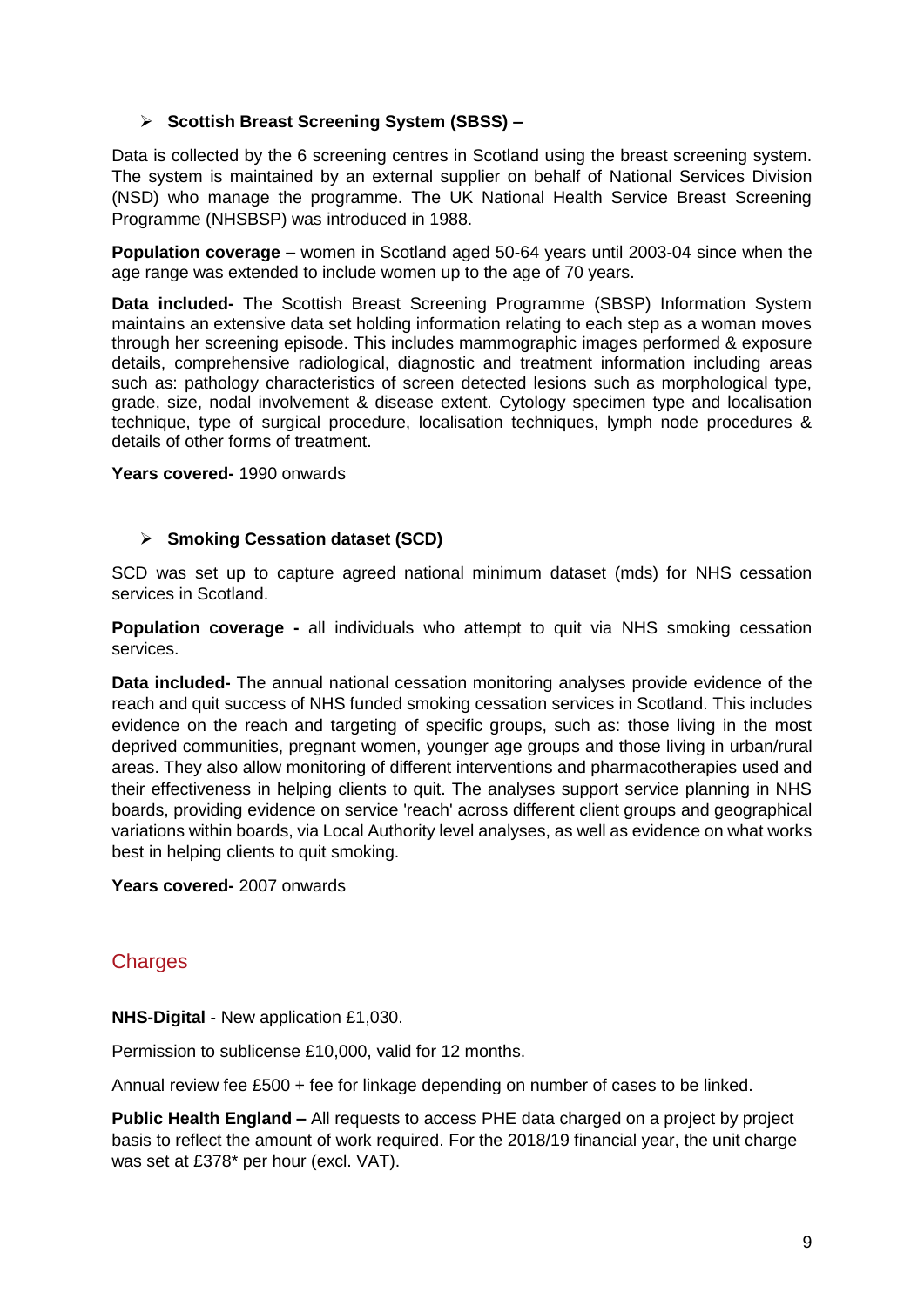**SAIL-** Charged on a project by project basis to reflect the amount of work required. Example provided by SAIL: an academic project, looking for less than 10 days of total support may be broken down as follows - 4 days of data linkage and 5 days of data preparation within SAIL approx. £3,000-3,500. An academic project, looking for 30 days or less of total support may be broken down as follows: 8 days of data linkage and 22 days of data preparation within SAIL approx. £9,500-10,000.

**Edris –** Small study £5,920; medium study £14,800; large study £22,200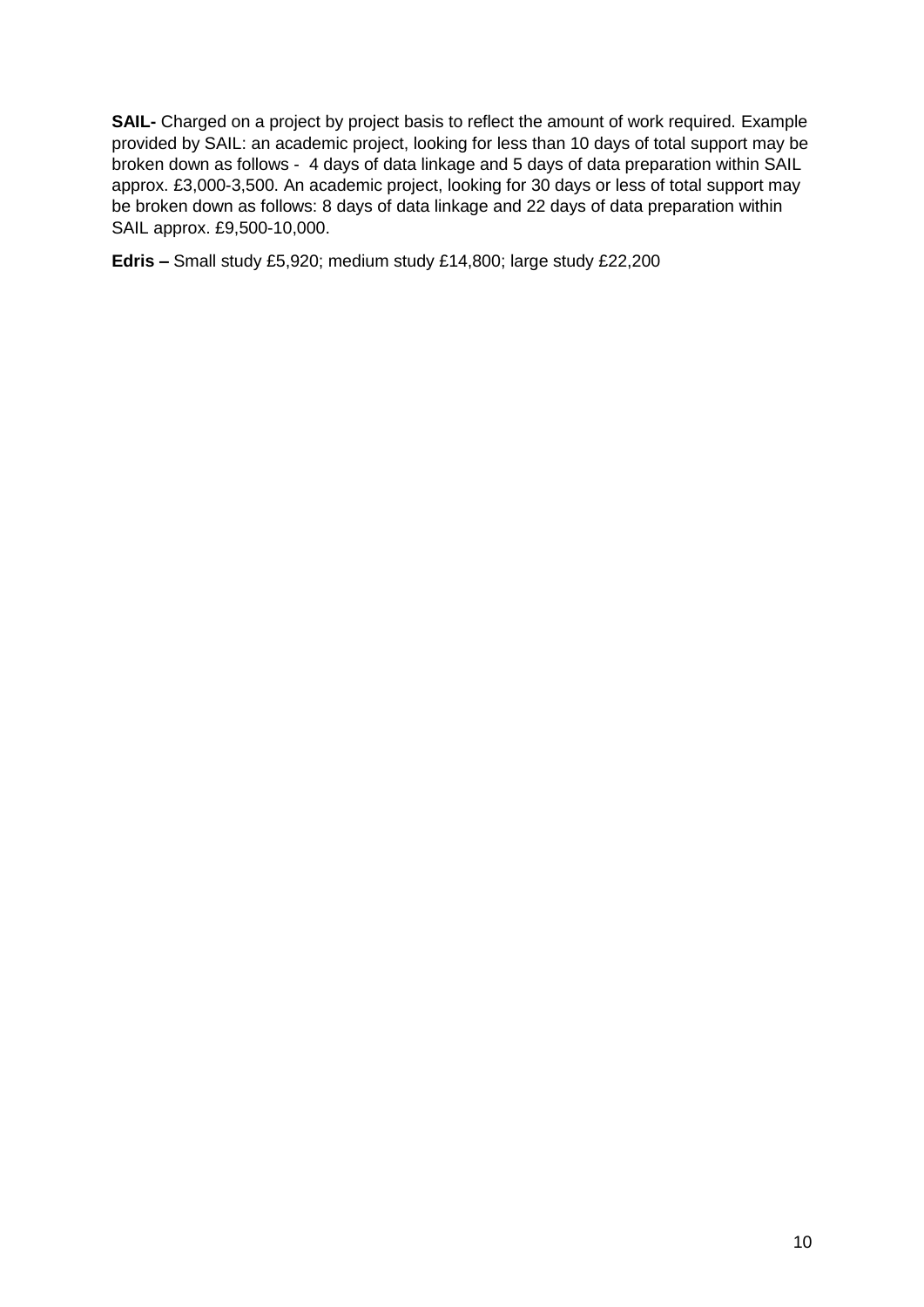### **Table 1: Summary of Health Data**

<span id="page-11-0"></span>

| <b>Records</b>                                                                        | <b>Data</b><br><b>Controller</b> | <b>Access mechanism</b>                                     | <b>Population</b><br>coverage | Dates the records<br>cover      |
|---------------------------------------------------------------------------------------|----------------------------------|-------------------------------------------------------------|-------------------------------|---------------------------------|
| <b>Mental Health</b><br><b>Services Data</b><br>Set (MHSDS)                           | <b>NHS-Digital</b>               | <b>DARS-Online</b>                                          | England                       | 2016-                           |
| <b>Mental Health</b><br>Minimum Data<br>Set                                           | NHS-Digital                      | <b>DARS-Online</b>                                          | England                       | 2006/07-2014/15                 |
| <b>GUMCAD</b><br>(Genitourinary<br><b>Medicine Clinic</b><br><b>Activity Dataset)</b> | NHS-Digital                      | Not available<br>through DARS<br>request information        | England                       | Not available                   |
| National<br><b>Diabetes Audit</b>                                                     | NHS-Digital                      | <b>DARS-Online</b>                                          | England and<br>Wales          | 2003/04-                        |
| Community<br><b>Services</b><br>Dataset                                               | <b>NHS Digital</b>               | <b>DARS-online</b>                                          | England                       | $2015 -$                        |
| <b>National Child</b><br>Measurement<br>Program                                       | NHS-Digital                      | DARS-Online                                                 | England                       | 2006/07-2018/19                 |
| Maternity<br><b>Services</b><br>Dataset                                               | NHS-Digital                      | <b>DARS-Online</b>                                          | England                       | 2015/16-2018/19                 |
| Diagnostic<br><b>Imaging Dataset</b>                                                  | <b>NHS-Digital</b>               | <b>DARS Online</b>                                          | England                       | Historic and latest             |
| Hearing and<br>vision - HES                                                           | <b>NHS Digital</b>               | <b>DARS Online</b>                                          | England                       | Available in the HES<br>dataset |
| Cancer<br>registration<br>(patient, tumour<br>treatment table)                        | <b>PHE</b>                       | Application to Office<br>for data release<br>ODR@phe.gov.uk | England                       | 1985-2017                       |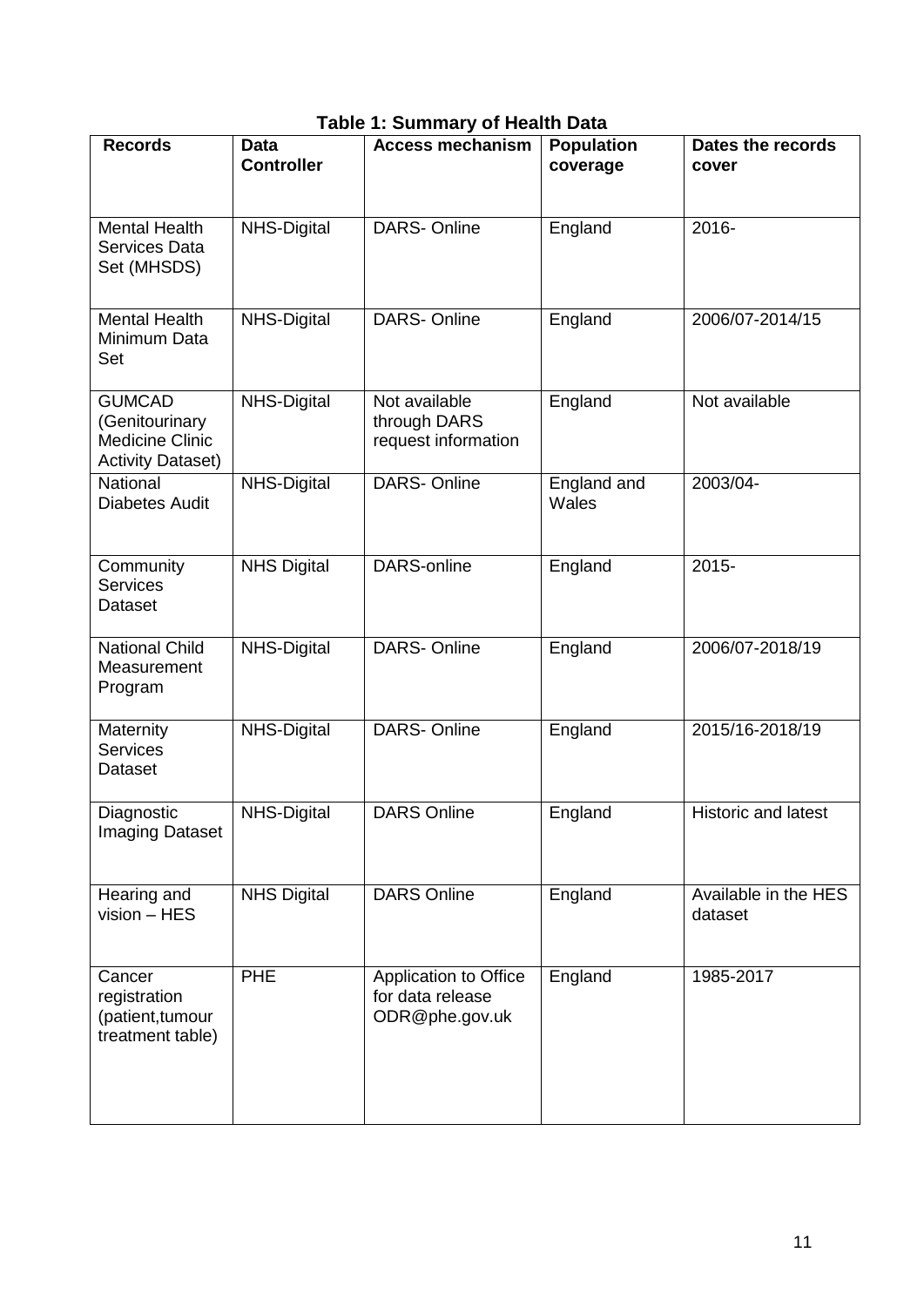| Route to<br>diagnosis                                                                   | <b>PHE</b>  | Application to Office<br>for data release<br>ODR@phe.gov.uk                                                                                                 | England | 2006-2016                                                                                                            |
|-----------------------------------------------------------------------------------------|-------------|-------------------------------------------------------------------------------------------------------------------------------------------------------------|---------|----------------------------------------------------------------------------------------------------------------------|
| <b>Systemic Anti-</b><br><b>Cancer Therapy</b><br>Data set (SACT)                       | <b>PHE</b>  | Application to Office<br>for Data Release<br>ODR@phe.gov.uk                                                                                                 | England | April 2012 onwards (<br>six months behind<br>current date)                                                           |
| Radiotherapy<br>Data Set<br>(RTDS)                                                      | <b>PHE</b>  | Application to Office<br>for Data Release<br>ODR@phe.gov.uk                                                                                                 | England | 2009-2017                                                                                                            |
| $\overline{\mathsf{W}}$ elsh cancer<br>Intelligence and<br>Surveillance<br>Unit (WCISU) | <b>SAIL</b> | As a restricted<br>dataset, it requires<br>the agreement of the<br>data provider in<br>addition to SAIL<br>standard Information<br>Governance<br>procedure. | Wales   | 1972-                                                                                                                |
| <b>National Child</b><br>Community<br><b>Child Health</b><br>Database<br>(NCCHDS)       | <b>SAIL</b> | <b>Application to SAIL</b><br>https://saildatabank.<br>com/application-<br>process/                                                                         | Wales   | 1987-                                                                                                                |
| Congenital<br>Anomaly<br>register and<br>information<br>Service (CARIS)                 | <b>SAIL</b> | As a restricted<br>dataset, it requires<br>the agreement of the<br>data provider in<br>addition to SAIL<br>standard Information<br>Governance<br>procedure. | Wales   | 1998-2011                                                                                                            |
| <b>Bowel</b><br>Screening<br>Wales                                                      | <b>SAIL</b> | As a restricted<br>dataset, it requires<br>the agreement of the<br>data provider in<br>addition to SAIL<br>standard Information<br>Governance<br>procedure  | Wales   | $2008 -$                                                                                                             |
| Cervical<br>screening                                                                   | <b>SAIL</b> | As a restricted<br>dataset, it requires<br>the agreement of the<br>data provider in<br>addition to SAIL<br>standard Information<br>Governance<br>procedure  | Wales   | January 1990-<br>onwards for<br>invitation and<br>screening tests<br>Assessment data<br>available from April<br>2011 |
| <b>Breast test</b>                                                                      | <b>SAIL</b> | As a restricted<br>dataset, it requires<br>the agreement of the<br>data provider in<br>addition to SAIL                                                     | Wales   | February 1989<br>onwards for<br>invitation and<br>screening tests                                                    |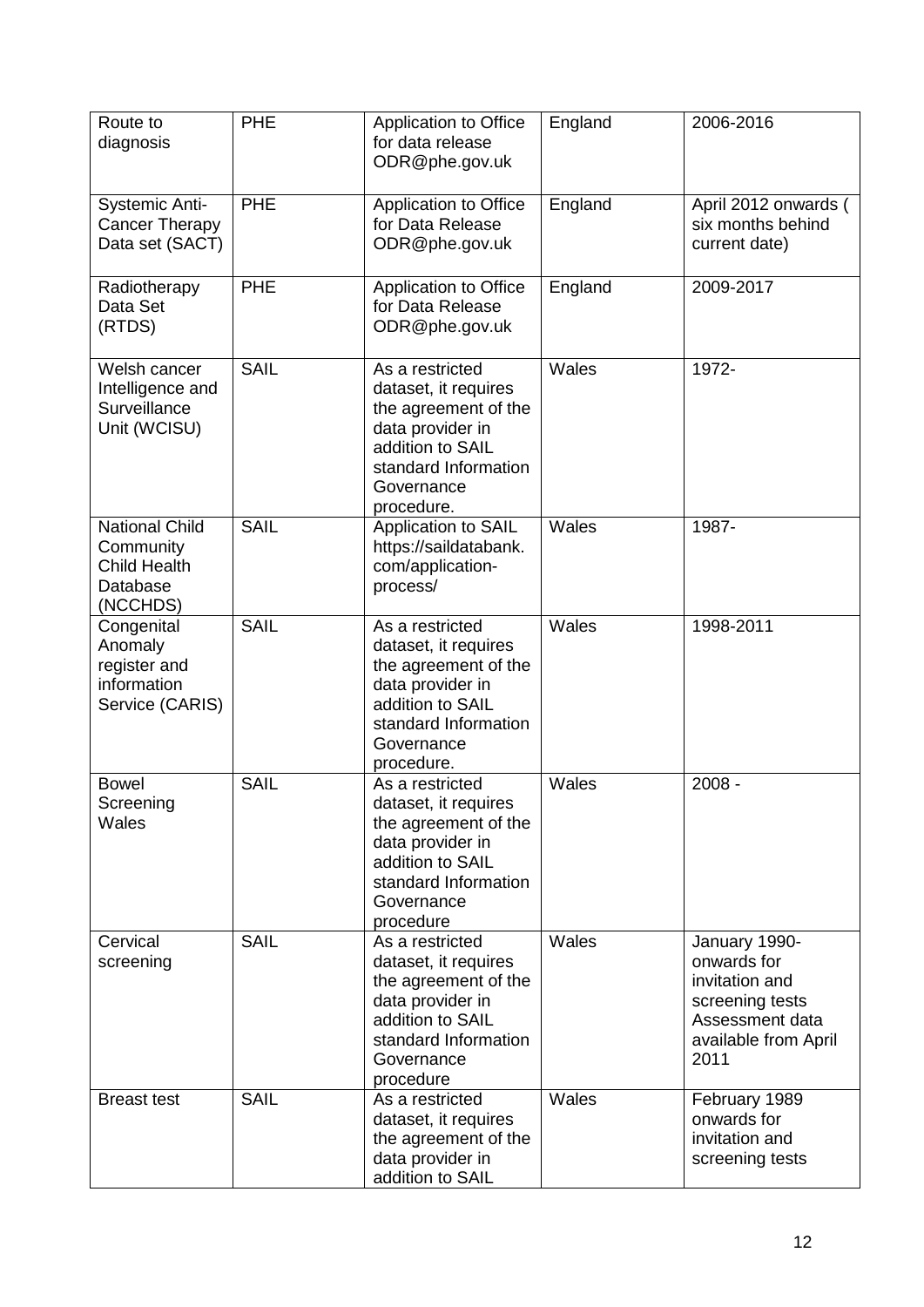|                                                                       |                                                                                                                   | standard Information<br>Governance<br>procedure                                                                                    |          |          |
|-----------------------------------------------------------------------|-------------------------------------------------------------------------------------------------------------------|------------------------------------------------------------------------------------------------------------------------------------|----------|----------|
| <b>Scottish Bowel</b><br>Screening<br>Programme<br>(SBoSP)<br>dataset | <b>ISD Scotland -</b><br><b>EDRIS</b><br>https://www.isd<br>scotland.org/Pr<br>oducts-and-<br>Services/EDRI<br>S/ | Enquiry contact form<br>to<br>nss.edris@nhs.net<br>For main dataset<br>information contact-<br>NSS.isdcancerstats<br>@nhs.net      | Scotland | $2007 -$ |
| <b>Scottish Breast</b><br>screening<br>system (SBSS)                  | ISD Scotland -<br><b>EDRIS</b><br>https://www.isd<br>scotland.org/Pr<br>oducts-and-<br>Services/EDRI<br>S/        | Enquiry contact form<br>to<br>nss.edris@nhs.net<br>For main dataset<br>information contact-<br>NSS.isdcancerstats<br>@nhs.net      | Scotland | 1990 -   |
| Smoking<br>Cessation<br>dataset (SCD)                                 | <b>ISD Scotland -</b><br><b>EDRIS</b><br>https://www.isd<br>scotland.org/Pr<br>oducts-and-<br>Services/EDRI<br>S/ | Enquiry contact form<br>to<br>nss.edris@nhs.net<br>For main dataset<br>information contact-<br>NSS.ISDSmokingCe<br>ssation@nhs.net | Scotland | $2007 -$ |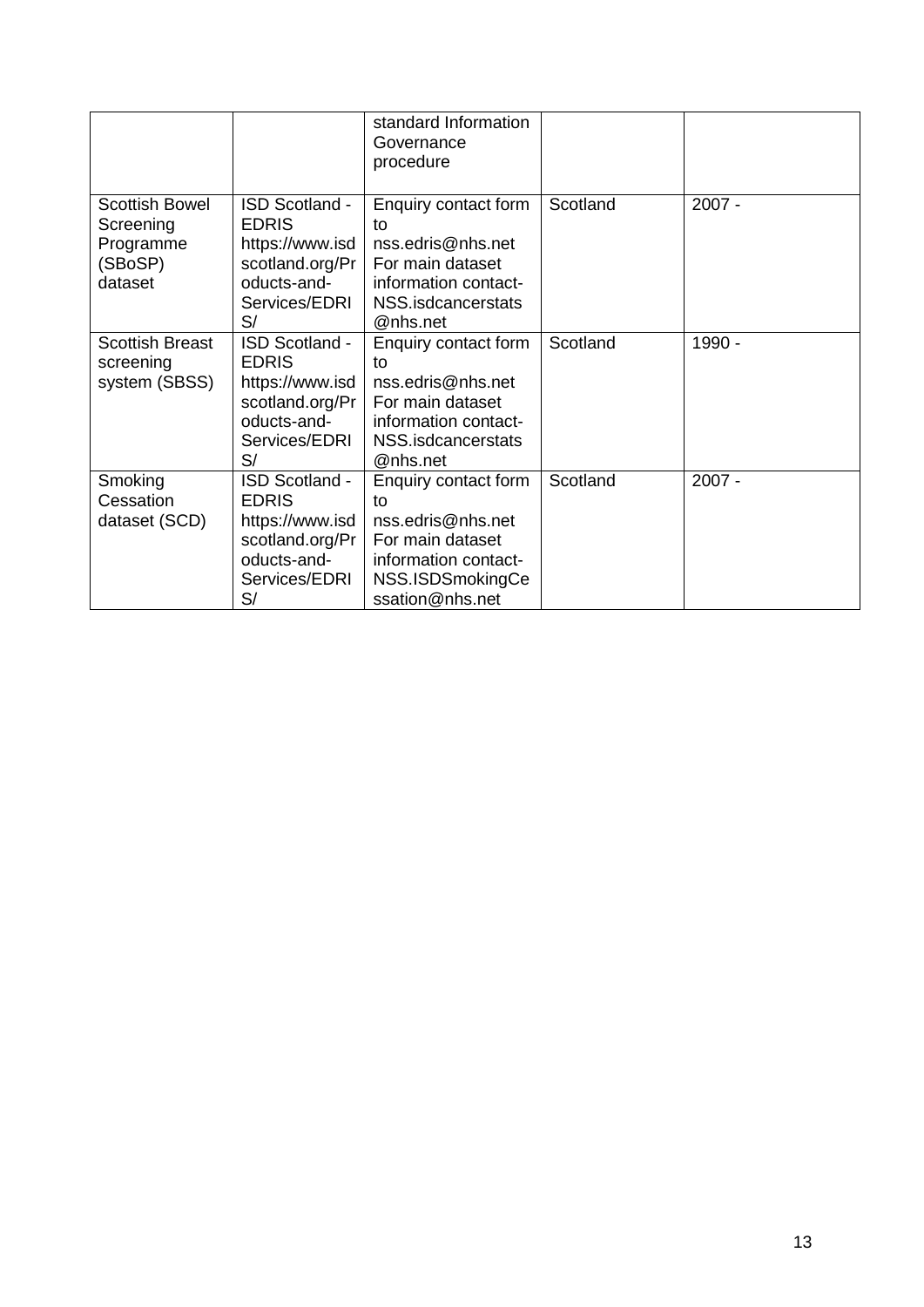#### NHS-Digital accessed 30.05.2019

<https://digital.nhs.uk/data-and-information/data-insights-and-statistics>

<https://www.gov.uk/guidance/national-cancer-registration-and-analysis-service-ncras>

[https://assets.publishing.service.gov.uk/government/uploads/system/uploads/attachment\\_da](https://assets.publishing.service.gov.uk/government/uploads/system/uploads/attachment_data/file/737140/PHE_data_catalogue.pdf) [ta/file/737140/PHE\\_data\\_catalogue.pdf](https://assets.publishing.service.gov.uk/government/uploads/system/uploads/attachment_data/file/737140/PHE_data_catalogue.pdf)

<https://saildatabank.com/>

<http://www.publichealthwalesobservatory.wales.nhs.uk/ncchd>

<http://www.publichealthwalesobservatory.wales.nhs.uk/ncchd>

<http://www.caris.wales.nhs.uk/home>

<https://www.isdscotland.org/Products-and-Services/EDRIS/>

[https://www.gov.uk/government/publications/accessing-public-health-england-data/about](https://www.gov.uk/government/publications/accessing-public-health-england-data/about-the-phe-odr-and-accessing-data#odr-service-charges)[the-phe-odr-and-accessing-data#odr-service-charges](https://www.gov.uk/government/publications/accessing-public-health-england-data/about-the-phe-odr-and-accessing-data#odr-service-charges)

<https://digital.nhs.uk/data-and-information>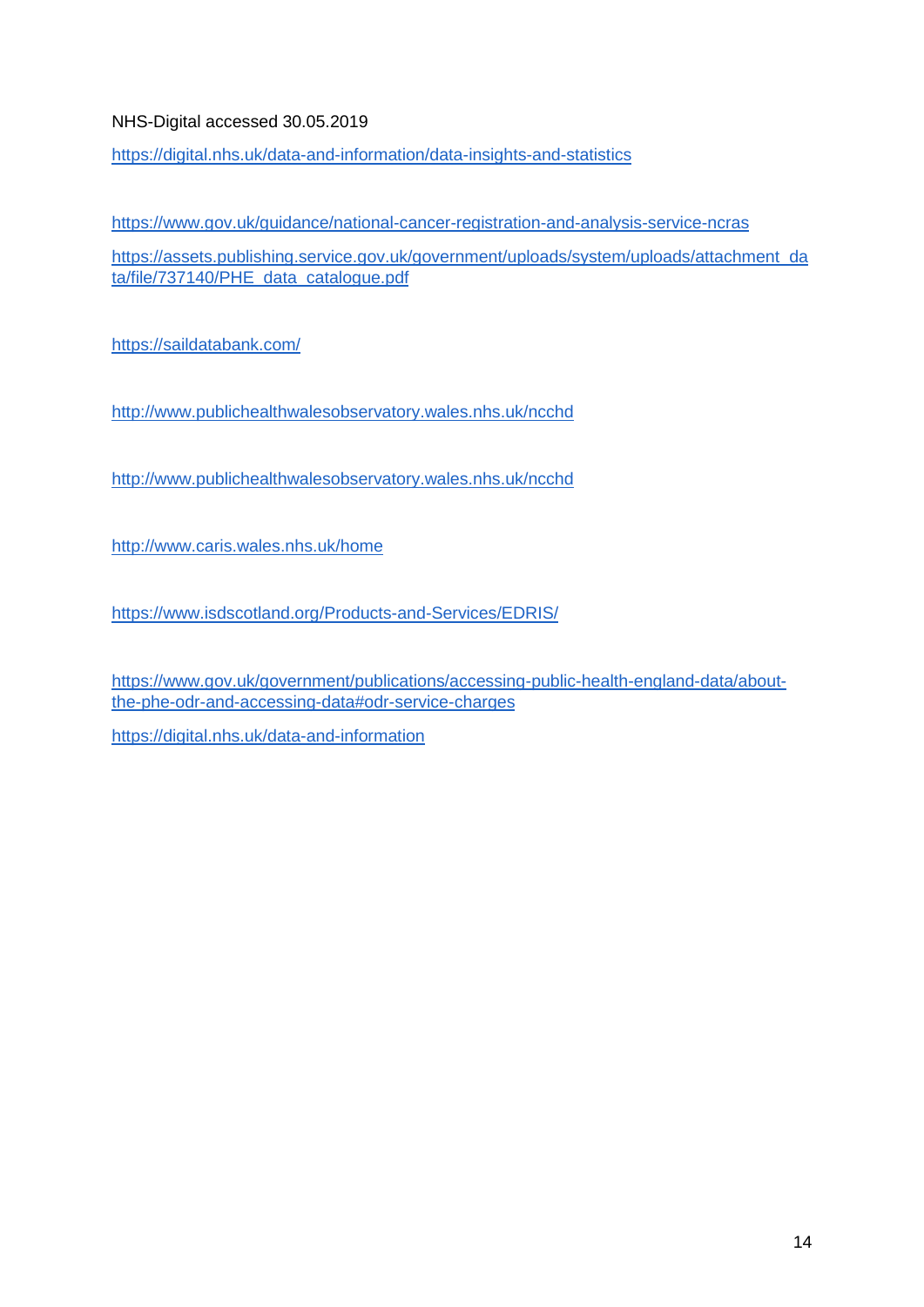## <span id="page-15-0"></span>Annex: Consultation with Understanding Society

As part of this review, CLS consulted with Understanding Society (Jon Burton and team) regarding their plans for data linkages. A summary is provided below.

#### **DVLA**

USoc is linking to information held about the vehicle, rather than the driver. So they are getting information on the vehicle (e.g., engine size) and they are doing this without explicit consent. They have collected information from participants about the registration number of the vehicle. However, rather than linking this using the DVLA, they are getting the information that is publicly-held online. So they are not linking individual-level data. For this reason, they are not planning to link to traffic offences, because this would require individuallevel linkage (and consent). They have asked for the car registration details on the main Understanding Society survey and they will be making the administrative data available via the UK Data Service (not the registration itself – and the data might be Special License or above).

#### **FCA**

Usoc has asked for consent to link to the data from the Financial Conduct Authority in the Innovation Panel, and these data have been matched using name, address, date of birth. They are also asking the consent question on the main sample, and so the plans are to match these in the future. The data held by the FCA are provided by the different Credit Rating Agencies.

#### **Employer data**

As part of their Innovation Panel, Usoc asked for information (name, address) of the employer and have tried to use this to link to publicly-held information (held by councils) about the company. They did have a challenge in that the format, structure, and content of the data reported by participants may be different to how the administrative data are held. So for example, the address formatting, use of postcodes etc may be different in the two datasets and this makes matching more difficult. There is also the issue about the status of the address collected – e.g., is it a local branch of a chain or the registered head office? For example, would someone say they work at Starbucks in Colchester, but the administrative data covers the Starbucks head office? They have redesigned the way they ask it at the mainstage in an attempt to structure the responses better (a lot of the interviews are done on-line, and so they can't rely on an interviewer being able to format the address).

#### **Twitter**

Usoc have done some work using the Innovation Panel to collect consent to link to Twitter data, and for those who consent, they collected their Twitter handle. There is some basic information in this working paper that covers IP10:

<https://www.understandingsociety.ac.uk/research/publications/525086> The challenge for this data is how to link it in a way which maintains confidentiality, and how to then release the data for third-party use. For the IP10 experiment, the Twitter handles and a unique identifier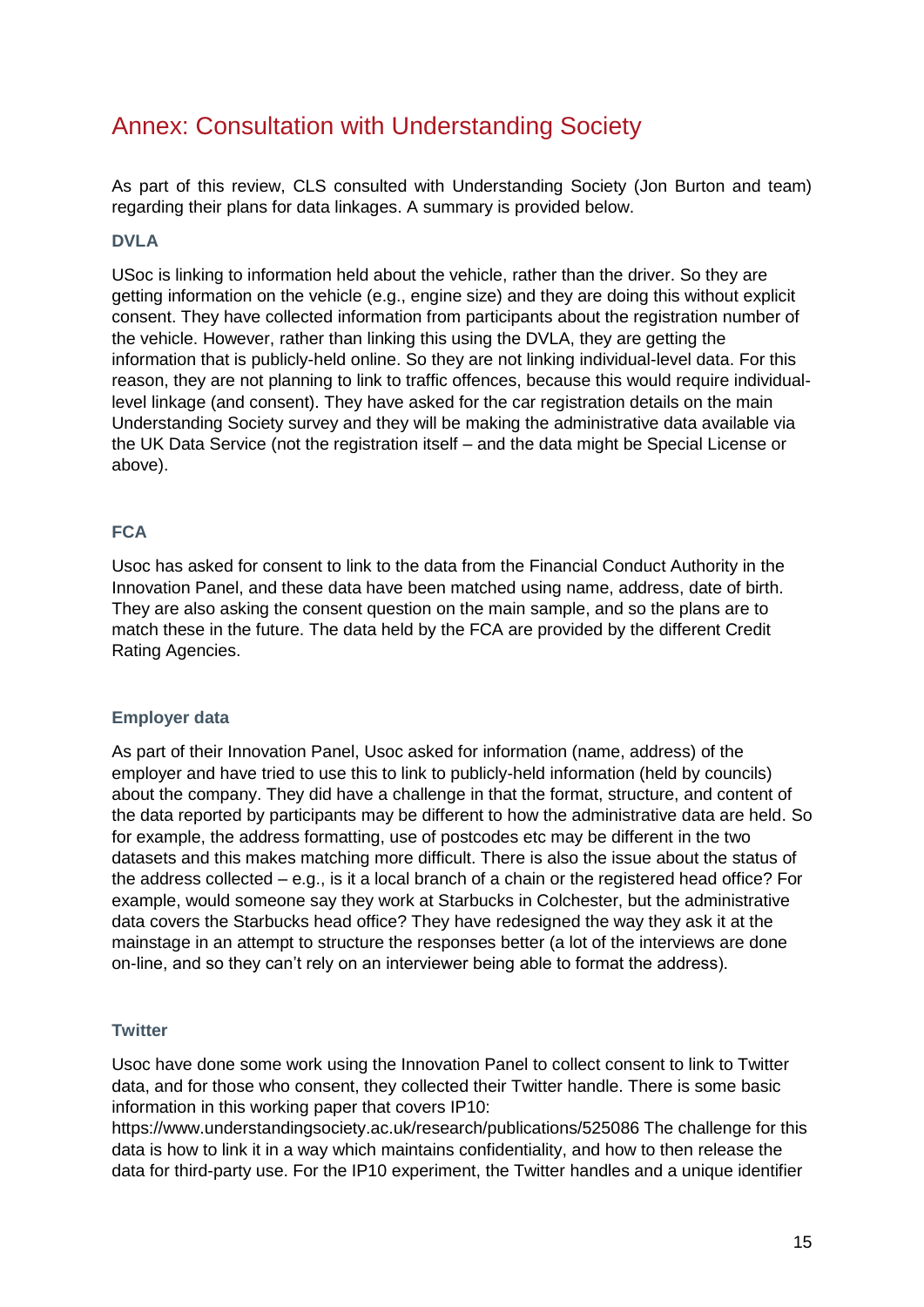were passed to a member of the research team who worked in a different institution. The plan is that they harvest the Twitter information, and then code the Tweets on a number of conditions. Then the coded data and the identifier will be passed back to ISER and matched onto the survey data. This is something that is feasible on a small-scale, but a challenge would be in scaling it up to the full sample, if this were to be done. There is also the issue that the coding of the tweets are very project-specific, so this limits secondary analysis because every new project would want to go back to the original text of the tweets and code them differently.

#### **Instagram**

This is something that has been suggested, but USoc has no current plans to do this.

#### **Home energy rates**

Usoc asked for consent to link administrative data (The National Energy Efficiency Data) held by the Department of Energy and Climate Change (DECC). This would be linked by the address of the property. This linkage is currently going ahead and they are negotiating the necessary agreements with BEIS.

#### **Voter histories**

In the Innovation Panel there was an experiment about asking for consent to the electoral register. The working paper referenced above also includes a description of this. They are not intending to actually carry out linkage to this data, but the experiment was to try and improve the consent rate to try and improve the way the British Election Study asked.

#### **Employer pensions**

Usoc have asked for consent to link to the National Employment Savings Trust (NEST), this is the government's workplace pension scheme. This question is in the current wave of fieldwork and so they have not started the process of linkage. It is expected that they will use name, date of birth, and address to link.

#### **Competitions and Market Authority (CMA)**

This linkage will be done using name and address. CMA and regulators need to understand consumer outcomes in markets to fulfil their statutory functions and inform interventions. This is even more pertinent in the context of vulnerability. To effectively protect consumers who are most in need, they need a robust understanding of vulnerable consumer outcomes, how they change over time, and the extent to which different vulnerabilities interact/overlap and effect outcomes. This requires comprehensive, high quality, large scale, granular datasets but currently most evidence is small scale, one-off and high level; it is not possible to assess consumer outcomes (such as the 'loyalty penalty' paid by different consumer groups). The CMA is working closely with regulators to explore the feasibility of regulators collecting transaction and other data from suppliers, and linking this to robust ongoing survey data on consumer characteristics (USOC data), including those associated with vulnerability.